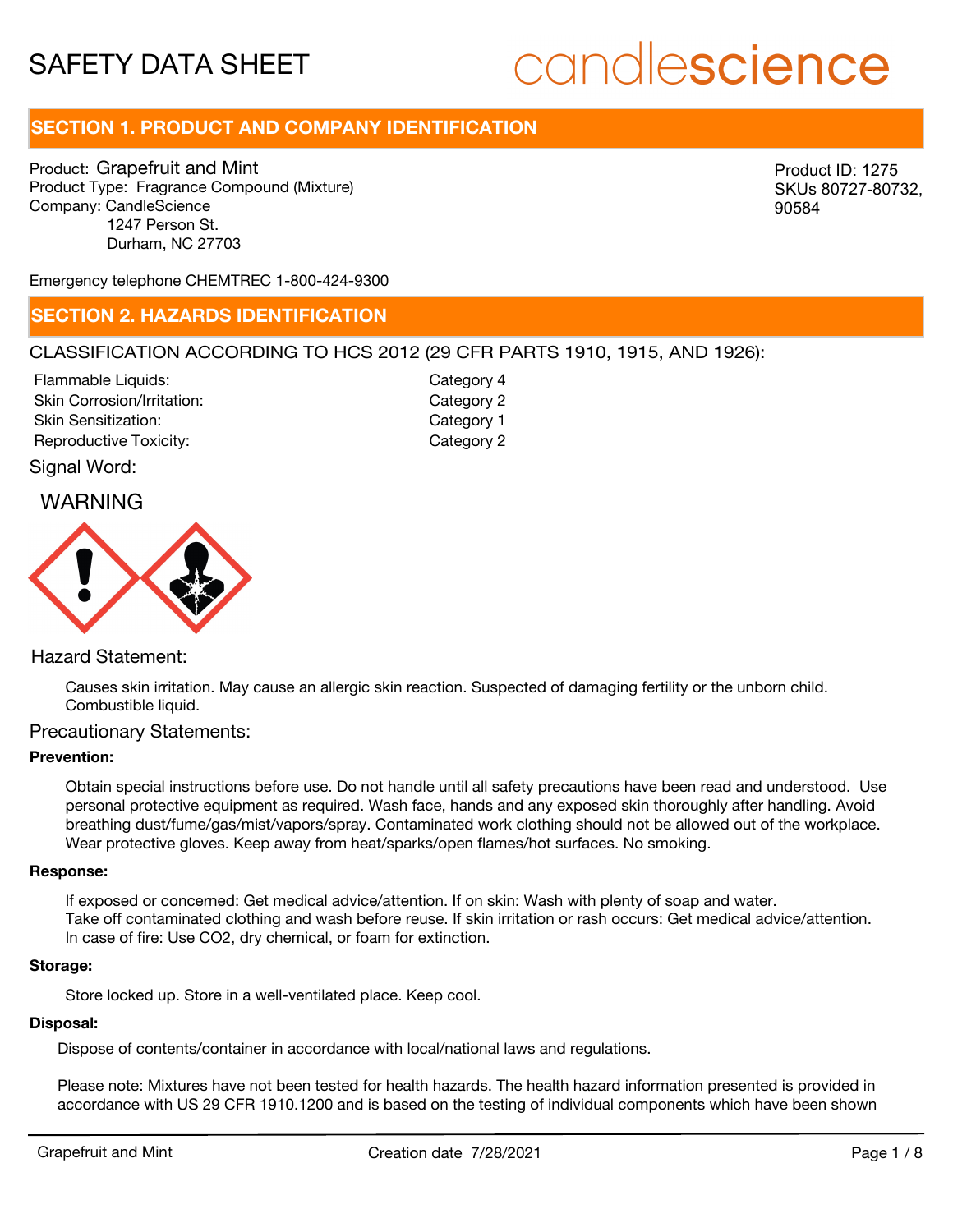# candlescience

to cause or may cause these health effects when tested at higher concentrations or at full strength.

## **SECTION 3. COMPOSITION/INFORMATION ON INGREDIENT**

| Hazardous components                                                   | CAS No.        | Weight % |
|------------------------------------------------------------------------|----------------|----------|
| d-Limonene                                                             | 5989-27-5      | $3 - 5$  |
| Linalool                                                               | 78-70-6        | $3 - 5$  |
| Citral                                                                 | 5392-40-5      | $1 - 3$  |
| Hexyl cinnamic aldehyde                                                | $101 - 86 - 0$ | $1 - 3$  |
| 2,4,6-Trimethyl-4-phenyl-1,3-dioxane                                   | 5182-36-5      | $1 - 3$  |
| L-Menthone                                                             | 89-80-5        | $1 - 3$  |
| 1,3,4,6,7,8-Hexahydro-4,6,6,7,8,8-hexamethylcyclopenta[g]-2-benzopyran | 1222-05-5      | $1 - 3$  |
| dl-Citronellol                                                         | 106-22-9       | $\leq 1$ |
| Allyl cyclohexanepropionate                                            | 2705-87-5      | $\leq 1$ |
| Allyl hexanoate                                                        | 123-68-2       | $\leq 1$ |
| 5-methyl-2-propan-2-ylcyclohexan-1-one                                 | 491-07-6       | $\leq 1$ |
| Oxacyclohexadec-12-en-2-one                                            | 111879-80-2    | $\leq$ 1 |
| Trivertal                                                              | 27939-60-2     | $\leq 1$ |
| Allyl heptanoate                                                       | 142-19-8       | $\leq 1$ |
| 3-(4-ethylphenyl)-2,2-dimethylpropanal                                 | 67634-15-5     | $\leq 1$ |
| 3-(1,3-benzodioxol-5-yl)-2-methylpropanal                              | 1205-17-0      | $\leq$ 1 |
| 1-2,6,6-trimethyl-3-cyclohexen-1-yl-2-buten-1-one                      | 57378-68-4     | $\leq 1$ |
| laevo-Carvone                                                          | 6485-40-1      | $\leq 1$ |
| alpha-Pinene                                                           | $80 - 56 - 8$  | $\leq 1$ |
| Methyl non-2-enoate                                                    | 111-79-5       | $\leq$ 1 |
| Geranyl acetate                                                        | 105-87-3       | $\leq 1$ |
| Linalyl acetate                                                        | 115-95-7       | $\leq$ 1 |

# **SECTION 4. FIRST AID MEASURES**

#### Inhalation:

Remove casualty to fresh air and keep warm and at rest. In case of respiratory tract irritation, consult a physician.

#### Skin contact:

Change contaminated, saturated clothing. After contact with skin, wash immediately with plenty of water and soap. In case of skin reactions, consult a physician.

#### Eye contact: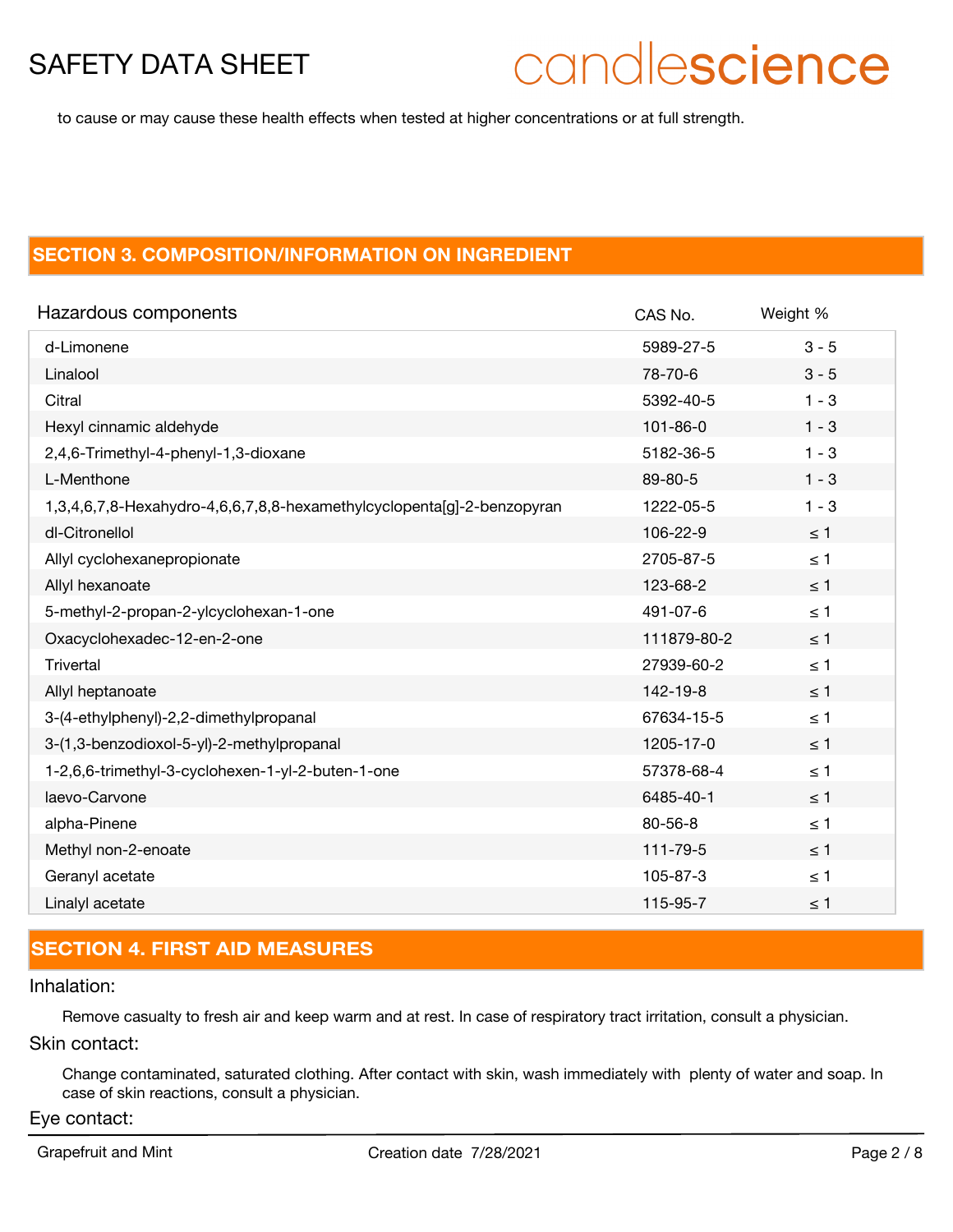# candlescience

In case of contact with eyes flush immediately with plenty of flowing water for 10 to 15 minutes holding eyelids apart and consult an ophthalmologist.

#### Ingestion:

If accidentally swallowed rinse the mouth with plenty of water (only if the person is conscious) and obtain immediate medical attention. Do not induce vomiting.

#### Most important symptoms:

N/A

Indication of immediate medical attention:

Treat symptomatically.

#### General information:

When in doubt or if symptoms are observed, get medical advice.

### **SECTION 5. FIREFIGHTING MEASURES**

#### Suitable extinguishing media:

Foam, carbon dioxide, or dry chemical.

#### Unsuitable extinguishing media:

Avoid use of water in extinguishing fires.

#### Specific hazards:

During fire, gases hazardous to health may be formed. Do not allow run-off from fire fighting to enter drains or water courses.

#### Special fire fighting procedures:

Wear self-contained breathing apparatus for firefighting. Move containers from fire area if it can be done safely. Use water spray jet to protect personnel and to cool endangered containers.

## **SECTION 6. ACCIDENTAL RELEASE MEASURES**

#### Personal precautions, protective equipment and emergency procedures:

Evacuate personnel to safe areas. Remove all sources of ignition. Ensure adequate ventilation. Keep people away from and upwind of spill/leak. Wear appropriate protective equipment and clothing during clean-up.

#### Environmental precautions:

Do not allow to enter into soil/subsoil. Do not allow to enter into surface water or drains. Dispose of in accordance with local regulations. Local authorities should be advised if significant spillage cannot be contained.

#### Methods and materials for containment and cleaning up:

Soak up with inert absorbent material (e.g. sand, silica gel, vermiculite). Keep in suitable and closed containers for disposal. Clean contaminated floors and objects thoroughly while observing environmental regulations.

## **SECTION 7. HANDLING AND STORAGE**

#### Precautions for safe handling:

Avoid contact with skin and eyes. Avoid prolonged inhalation of vapors. Wash hands and other exposed areas with mild soap and water before eating, drinking or smoking and when leaving work. Handle in accordance with good industrial hygiene and safety practices.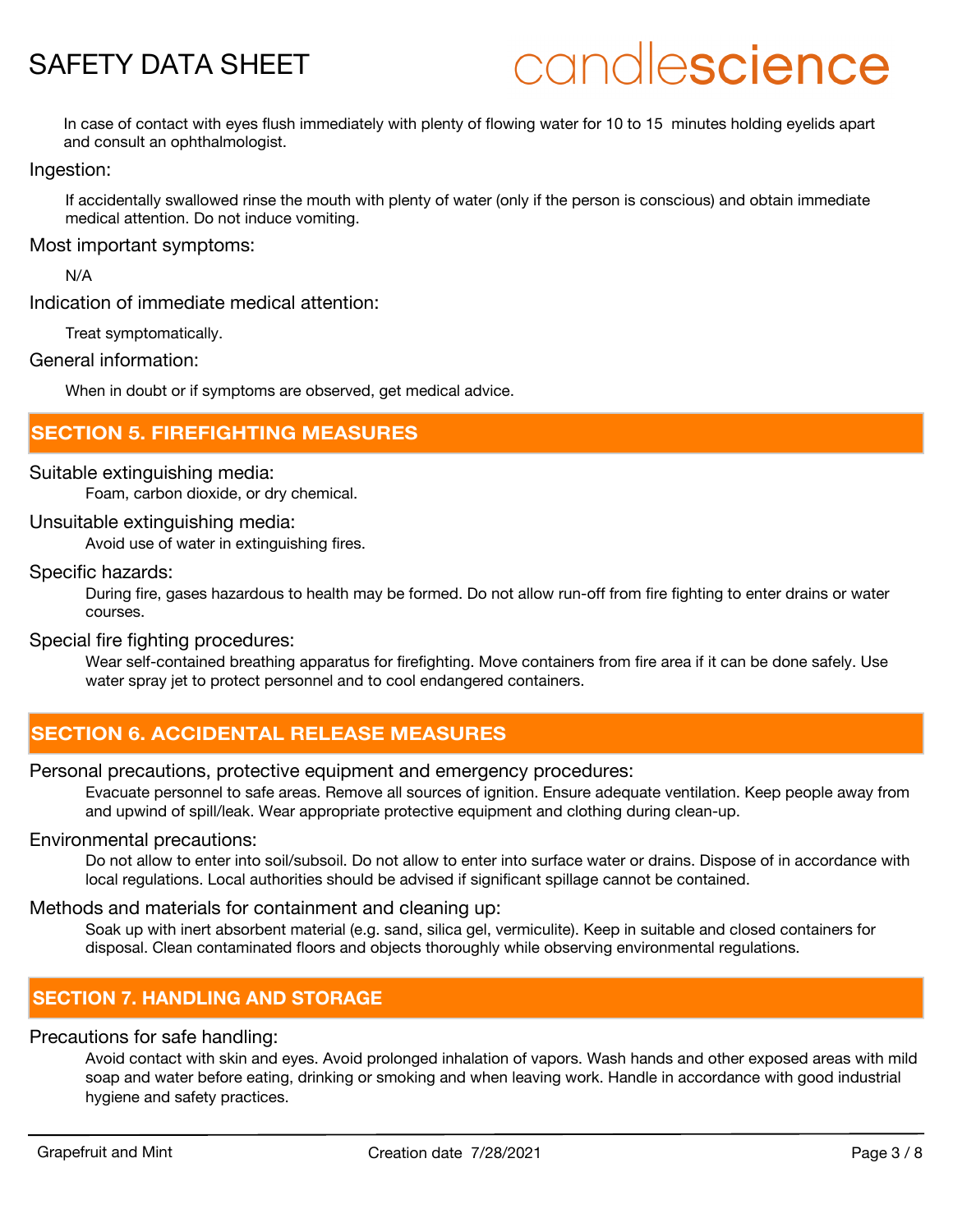# candlescience

#### Conditions for safe storage, including any incompatibilities:

Store in tightly closed and upright container in a cool, dry, ventilated area. Store away from light, heat, and sources of ianition.

## **SECTION 8. EXPOSURE CONTROLS/PERSONAL PROTECTION**

#### Exposure Guidelines:

ACGIH: dl-Citronellol (CAS 106-22-9) TWA 5 ppm

ACGIH: Citral (CAS 5392-40-5) TWA 5 ppm

ACGIH: d-Limonene (CAS 5989-27-5) TWA 5 ppm

ACGIH: alpha-Pinene (CAS 80-56-8) TWA 20 ppm

#### Appropriate Engineering Controls:

#### **Ventilation:**

Use engineering controls to maintain airborne levels below exposure limit requirements or guidelines. If there are no applicable exposure limit requirements or guidelines, use only with adequate ventilation. Local exhaust ventilation may be necessary for some operations.

#### Personal Protective Equipment:

#### **Eye protection:**

Ensure that eyewash stations and safety showers are close to the workstation location. Chemical resistant goggles must be worn.

#### **Hand protection:**

Wear chemical resistant gloves suitable for this material as determined by a hazard assessment. Gloves should be discarded and replaced if there is any indication of degradation or chemical breakthrough.

#### **Skin and body protection:**

Wear protective clothing suitable for this material as determined by a hazard assessment.

#### **Respiratory protection:**

Respiratory protection should be worn when workplace exposures exceed exposure limit requirements or guidelines. If there are no applicable exposure limits or guidelines, use an approved respirator where there is a potential for adverse effects, including but not limited to respiratory irritation or odor, where indicated or required by the exposure assessment. Selection of air-purifying or positive-pressure supplied air will depend on the results of the exposure assessment which includes an evaluation of the specific operations and the actual or potential airborne concentrations. The type of cartridge or filter to be used must be selected and approved for the chemical, class, or classes of chemicals likely to be encountered in the workplace. For emergency conditions, use an approved positive-pressure self-contained breathing apparatus.

#### **General hygiene considerations:**

Handle in accordance with good industrial hygiene and safety practice. Remove contaminated clothing and protective equipment before entering eating areas. Wash hands before breaks and immediately after handling the product.

### **SECTION 9. PHYSICAL AND CHEMICAL PROPERTIES**

| Appearance: | Liguid                 |
|-------------|------------------------|
| Color:      | Light yellow to yellow |
| Odor:       | Characteristic         |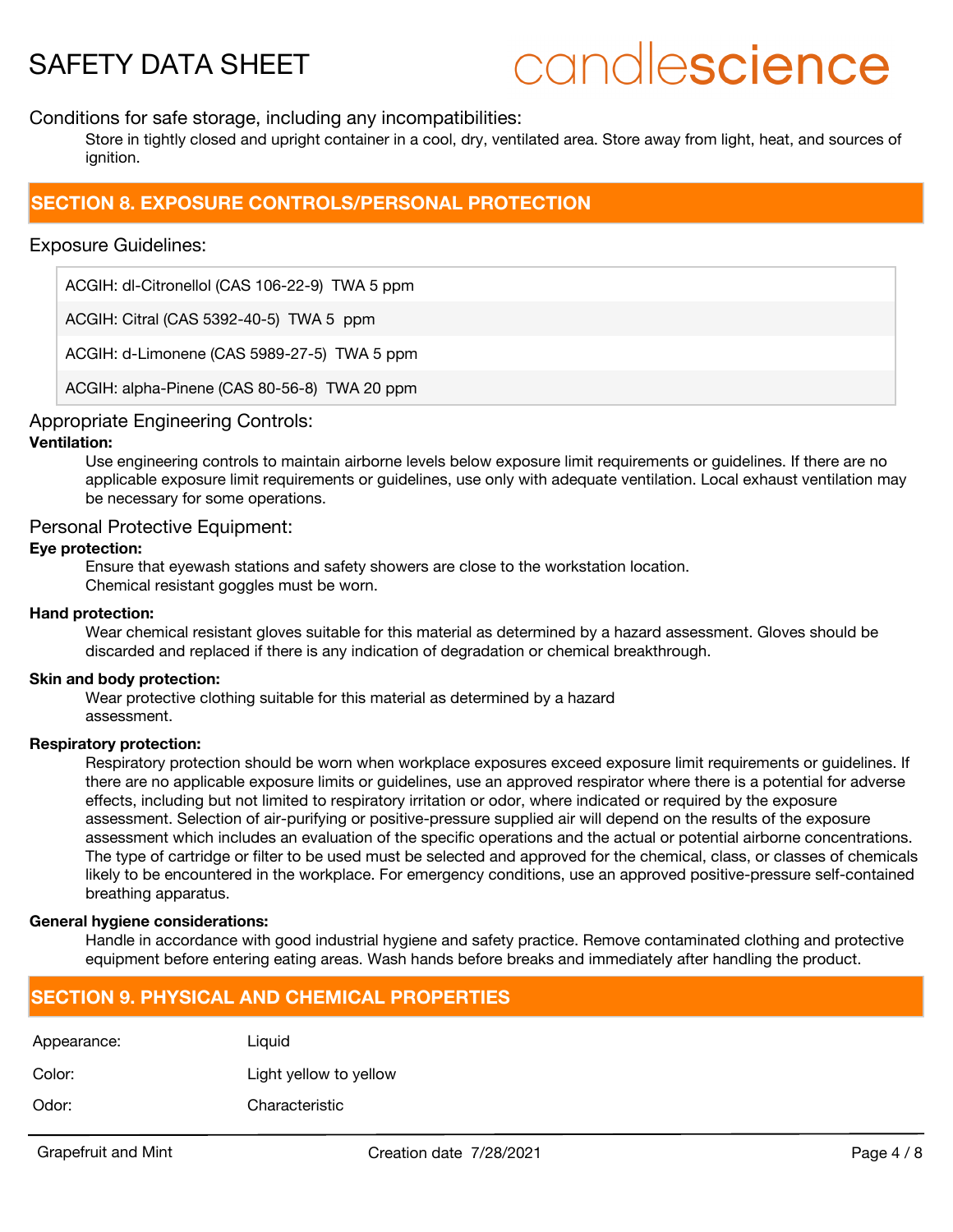| Odor threshold:                               | N/A                          |
|-----------------------------------------------|------------------------------|
| pH:                                           | N/A                          |
| Melting point:                                | N/A                          |
| Boiling point:                                | N/A                          |
| Flashpoint:                                   | 88.9 °C<br>192 °F            |
| Evaporation Rate (Butyl Acetate = 1): $N/A$   |                              |
| Flammability (solid, gas):                    | N/A                          |
| Upper lower flammability or explosive limits: | N/A                          |
| Vapor density (Air=1):                        | N/A                          |
| Vapor pressure:                               | 0.128 mmHg@20°C (calculated) |
| Specific gravity (H2O=1):                     | $0.9010 - 0.9110$            |
| Solubility in water:                          | N/A                          |
| Solubility in other solvents:                 | N/A                          |
| Partition coefficient: n-octanol/water:       | N/A                          |
| Auto-ignition temperature:                    | N/A                          |
| Decomposition temperature:                    | N/A                          |
| Kinematic viscosity:                          | N/A                          |
| Dynamic viscosity:                            | N/A                          |
| Explosive properties:                         | N/A                          |
| Oxidizing properties:                         | N/A                          |
| Refractive index:                             | N/A                          |
|                                               |                              |

# **SECTION 10. STABILITY AND REACTIVITY**

#### **Chemical stability:**

The product is stable and non-reactive under normal conditions of use, storage and transport.

#### **Possibility of hazardous reactions:**

Material is stable under normal conditions.

#### **Conditions to avoid:**

Heat, flames and sparks. Temperature extremes and direct sunlight.

#### **Incompatible materials:**

Strong oxidizing agents. Strong acids. Strong Bases.

## **Hazardous decomposition products:**

No hazardous decomposition products are known.

# **SECTION 11. TOXICOLOGICAL INFORMATION**

# candlescience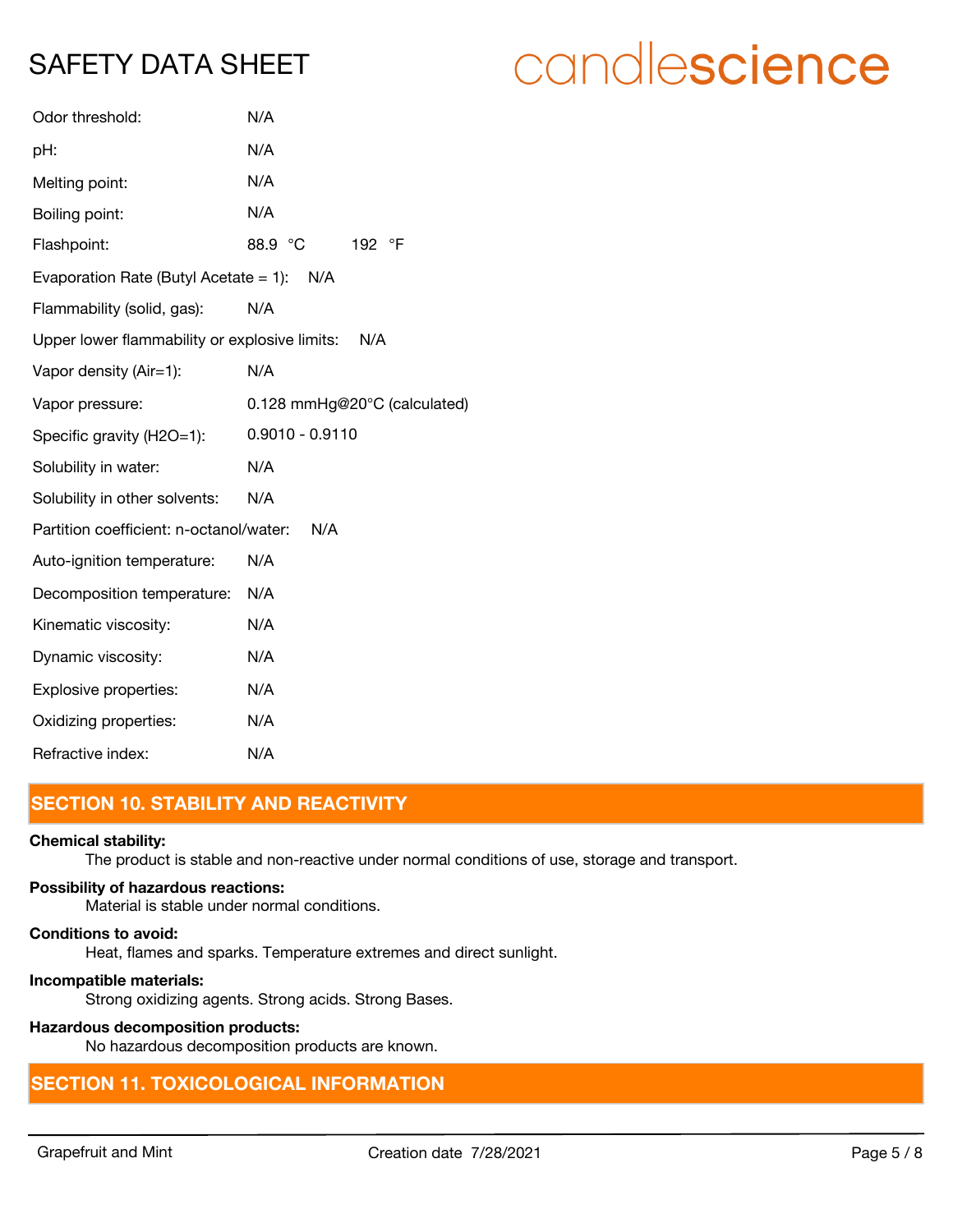# candlescience

**Acute oral toxicity:**

N/A

**Acute dermal toxicity:**

5156 mg/kg

**Acute inhalation toxicity:**

428.6 mg/l

#### **Skin corrosion/irritation:**

N/A

**Serious eye damage/eye irritation:**

N/A

**Respiratory or skin sensitization:**

N/A

#### **Mutagenicity:**

N/A

#### **Reproductive toxicity:**

N/A

#### **Carcinogenicity:**

This product does not contain any carcinogens or potential carcinogens as listed by OSHA, IARC or NTP.

Please note: Mixtures have not been tested for health hazards. The health hazard information presented is provided in accordance with US 29 CFR 1910.1200 and is based on the testing of individual components which have been shown to cause or may cause these health effects when tested at higher concentrations or at full strength.

## **SECTION 12. ECOLOGICAL INFORMATION**

#### **Ecotoxicity:**

Toxic to aquatic life with long lasting effects.

#### **Persistence and Degradability:**

N/A

### **Bioaccumulation:**

N/A

### **Other Adverse Effects:**

N/A

# **SECTION 13. DISPOSAL CONSIDERATIONS**

### **Disposal instructions:**

Collect and reclaim or dispose in sealed containers at licensed waste disposal site. Do not allow this material to drain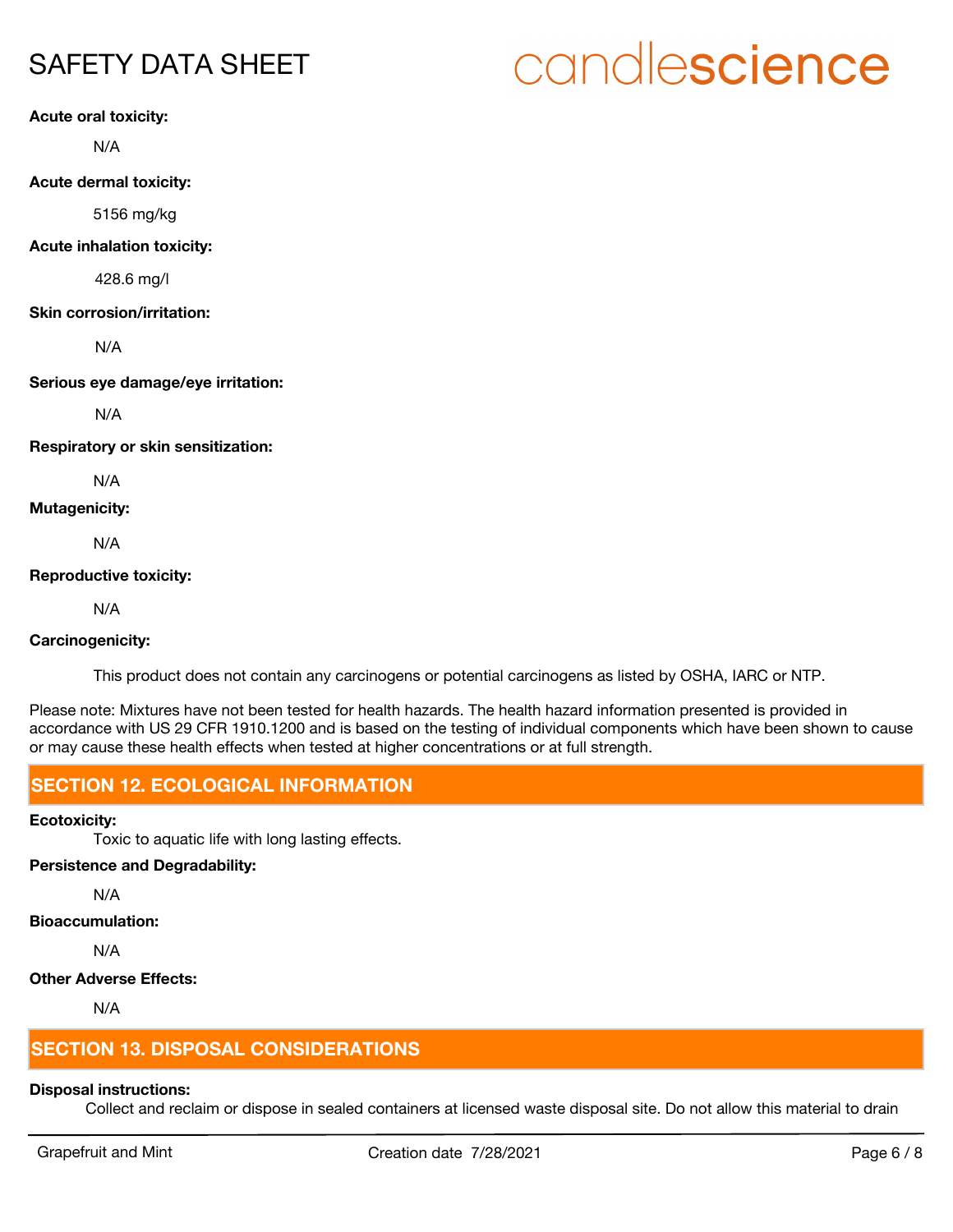# candlescience

into sewers/water supplies. Do not contaminate ponds, waterways or ditches with chemical or used container. Dispose of contents/container in accordance with local/regional/national/international regulations.

#### **Local disposal regulations:**

Dispose in accordance with all applicable regulations.

#### **Hazardous waste code:**

The waste code should be assigned in discussion between the user, the producer and the waste disposal company.

#### **Waste from residues/unused products:**

Dispose of in accordance with local regulations. Empty containers or liners may retain some product residues. This material and its container must be disposed of in a safe manner.

#### **Contaminated packaging:**

Since emptied containers may retain product residue, follow label warnings even after container is emptied. Empty containers should be taken to an approved waste handling site for recycling or disposal.

| <b>SECTION 14. TRANSPORT INFORMATION</b> |                                                                                                                 |  |
|------------------------------------------|-----------------------------------------------------------------------------------------------------------------|--|
| <b>IATA UN Number:</b>                   | 3082                                                                                                            |  |
| <b>IATA UN Proper Shipping Name:</b>     | Environmentally hazardous substance, liquid, n.o.s. ((R)-P-MENTHA-1,8-DIENE<br>AND .alpha.-Hexylcinnamaldehyde) |  |
| <b>IATA Transport Hazard Class:</b>      | 9                                                                                                               |  |
| <b>IATA Packing group:</b>               | III                                                                                                             |  |
| <b>IATA Environmental Hazards:</b>       | N/A                                                                                                             |  |
| <b>IATA ERG Codes:</b>                   | N/A                                                                                                             |  |
| <b>IATA Special Precautions:</b>         | N/A                                                                                                             |  |
| <b>IATA Other Information:</b>           | N/A                                                                                                             |  |
| <b>IMDG UN Number:</b>                   | 3082                                                                                                            |  |
| <b>IMDG UN Proper Shipping Name:</b>     | Environmentally hazardous substance, liquid, n.o.s. ((R)-P-MENTHA-1,8-DIENE<br>AND .alpha.-Hexylcinnamaldehyde) |  |
| <b>IMDG Transport Hazard Class:</b>      | 9                                                                                                               |  |
| <b>IMDG Packing Group:</b>               | III                                                                                                             |  |
| <b>IMDG Environmental Hazards:</b>       | Yes                                                                                                             |  |
| <b>IMDG EMS:</b>                         | F-A, S-F                                                                                                        |  |
| <b>IMDG Special Precautions:</b>         | N/A                                                                                                             |  |
| <b>IMDG Transport in Bulk:</b>           | N/A                                                                                                             |  |

## **SECTION 15. REGULATORY INFORMATION**

### **TSCA:**

All components of this product are listed or excluded from listing on the TSCA inventory.